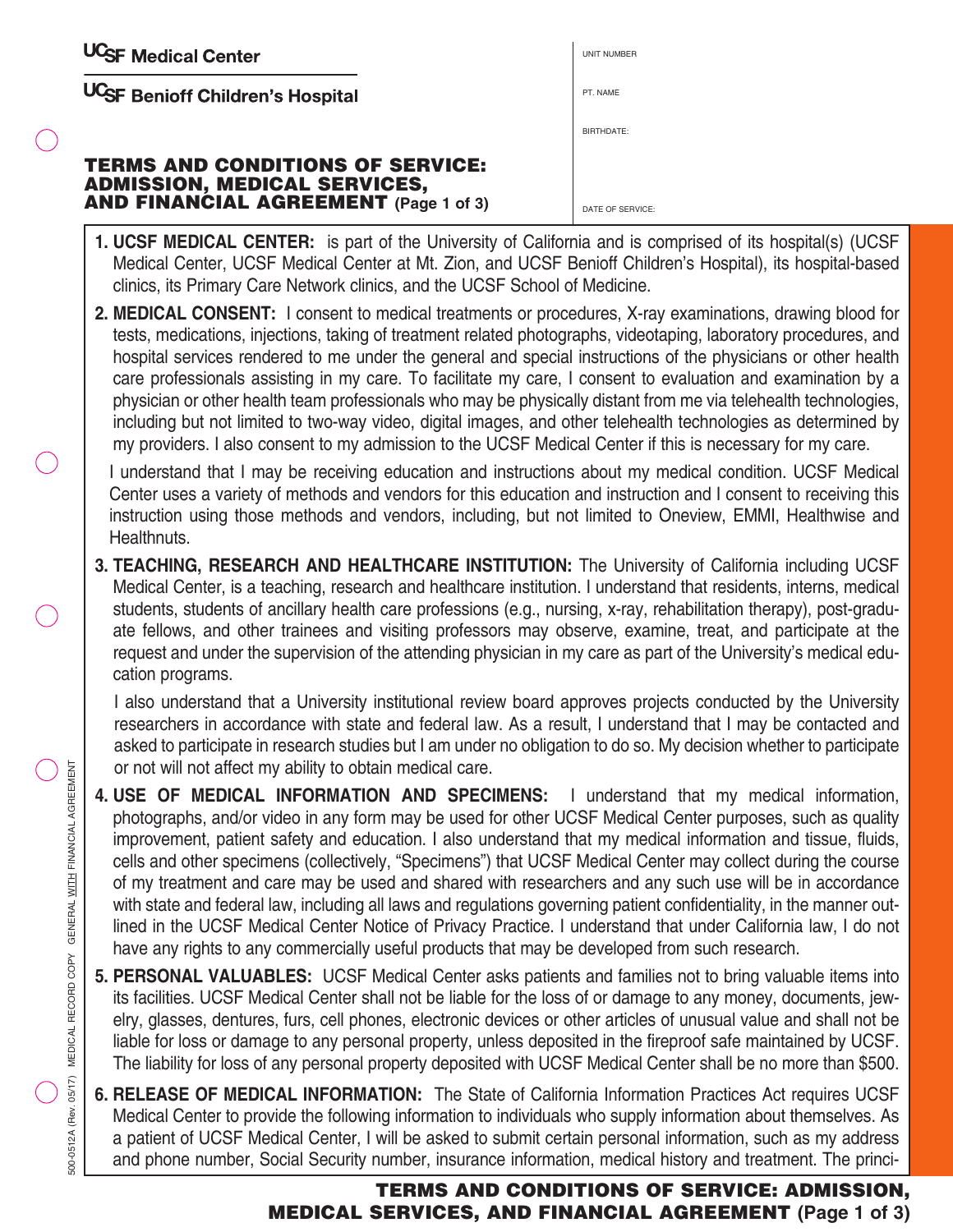UCSF Benioff Children's Hospital

## **TERMS AND CONDITIONS OF SERVICE: ADMISSION, MEDICAL SERVICES, AND FINANCIAL AGREEMENT (Page 2 of 3)**

pal purpose for requesting this information is to ensure accurate identification, continuity of medical care, and payment for such care. Under federal and state laws and regulations, UCSF Medical Center is authorized to maintain this information. As required by UCSF Medical Center, furnishing all information requested is manda-BIRTHDATE: DATE OF SERVICE

UNIT NUMBER

PT. NAME

tory unless otherwise noted. I understand that failure to provide such information may affect my medical care and/or insurance benefits and coverage. UCSF Medical Center will obtain my written authorization to release information about my medical treatment, except in those circumstances when UCSF Medical Center is permitted or required by law to release information (see UCSF Medical Center's Notice of Privacy Practices for a description of the specific circumstances under which UCSF Medical Center may release this information). For example, UCSF Medical Center may

release a copy of my patient record to health care providers, health plans, governmental agencies and workers' compensation carriers. Additionally, I understand that if I am diagnosed with cancer, a reportable disease in California, UCSF Medical Center is required by law to report my diagnosis to the State Department of Health Services.

- **7. SMOKING:** Smoking is NOT allowed on the campuses of UCSF Benioff Children's Hospital, UCSF Medical Center and UCSF Medical Center at Mount Zion (herein referred to as the Medical Center). Smoking has been determined to be hazardous to your health. If you are a smoker, we advise you to stop smoking. If you have a recent history of smoking in the last year, we advise you to continue to stop smoking. Alternatives to help curb your cravings for nicotine are available. Patients are not allowed to leave the hospital to smoke. Please speak with your clinical team to learn more about these alternatives or if you have any questions concerning smoking cessation. This policy applies to patients and visitors of the Medical Center.
- **8. BEHAVIOR:** UCSF has a zero tolerance for intimidation, violence, and discrimination in our facilities. As such, UCSF is committed to maintaining a safe workplace that is free from threats and acts of intimidation, violence, and discrimination. For the safety and security of our patients, visitors and staff, weapons, knives, alcohol, illegal drugs and other dangerous materials are not allowed in our facilities. It is the expectation of the Medical Center that you and your visitors conduct yourselves in a respectful, non-violent, non-discriminatory, and non-abusive manner and that you do not leave the hospital at any time during your stay. It is against hospital policy for you to leave your assigned unit with property belonging to the hospital (example: gowns, IV machines, oxygen tanks, etc.). You may be discharged if you leave the hospital without informing your clinical team or if you repeatedly violate the hospital's smoking policy.

I also understand that under California law I or my visitors cannot film, record, or disclose any images or sounds of our/my conversation with a UCSF employee or physician without the consent of all parties to the conversation and that violation of this law may result in criminal or civil liability. Please refer to your patient handbook for more information concerning your stay here at UCSF's hospitals and facilities.

**9. FINANCIAL AGREEMENT:** I understand that even if I have insurance, I may be financially responsible for some or all of my medical services. For instance, if I have a co-pay or deductible, I agree to pay the amounts I owe. If I do not have insurance that covers the service I receive, I agree to pay The Regents of the University of California for professional, hospital and clinic services, including UCSF Medical Center physician services, in accordance with the regular rates and terms of UCSF Medical Center. I also agree to pay for other professional services provided at UCSF Medical Center by other health care providers. If I am unable to pay, I understand I may qualify for public assistance, special payment arrangements and/or charity care. I also understand that when this agreement is signed by my spouse, parent or a financial guarantor, my spouse, parent or financial

## **TERMS AND CONDITIONS OF SERVICE: ADMISSION, MEDICAL SERVICES, AND FINANCIAL AGREEMENT (Page 2 of 3)**